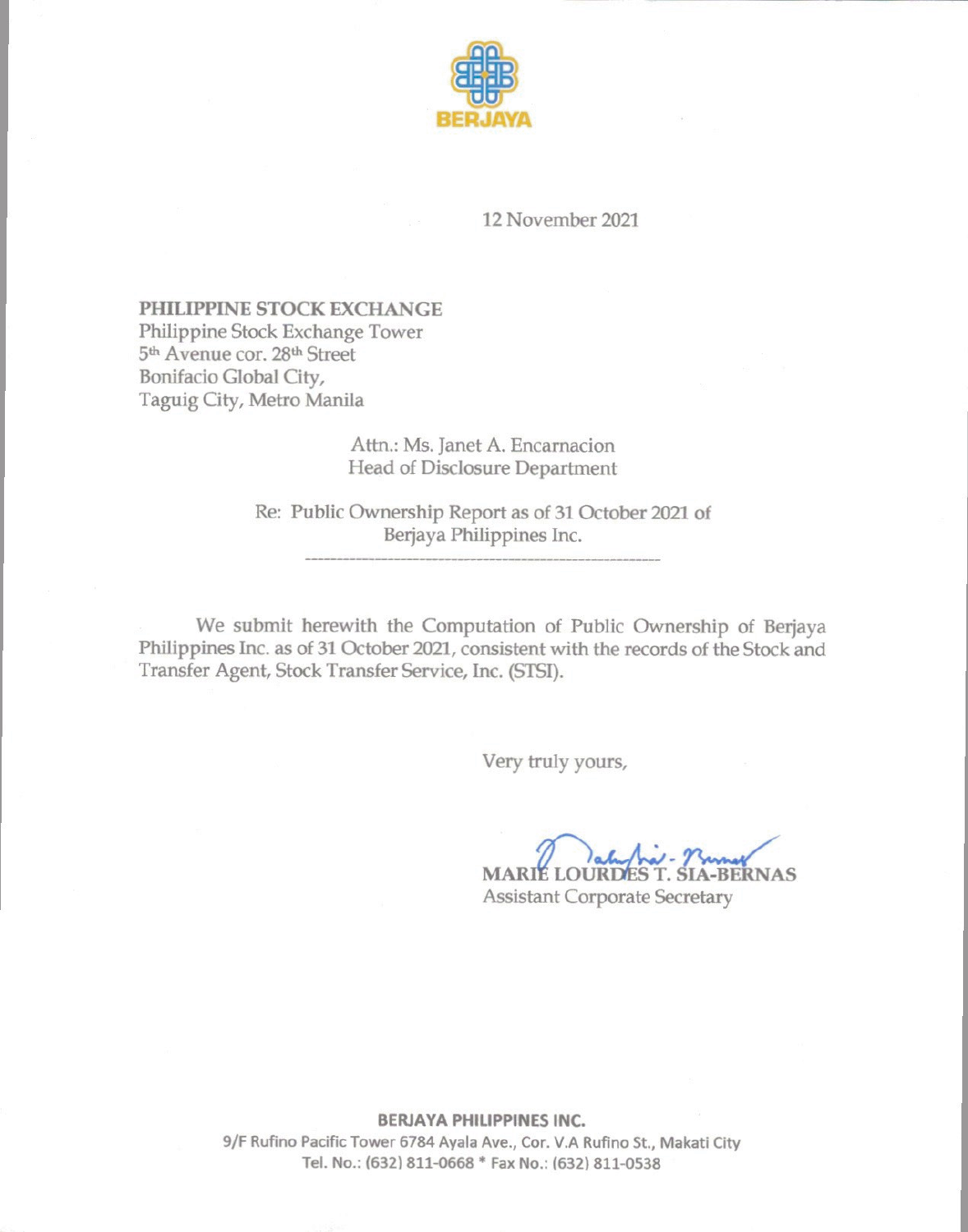## **BERJAYA PHILIPPINES, INC. Computation of Public Ownership as of October 31, 2021**

|                                          |                             |      | <b>Number of Shares</b> |               |               |
|------------------------------------------|-----------------------------|------|-------------------------|---------------|---------------|
|                                          |                             |      | A                       | В             | Total         |
| Number of Issued Shares                  |                             |      | 4,427,009,132           | $\pmb{0}$     | 4,427,009,132 |
| Less: Number of Treasury Shares (if any) | 85,728,360<br>4,341,280,772 |      |                         | $\mathbf 0$   | 85,728,360    |
| Number of Issued and Outstanding Shares  |                             |      | $\mathbf 0$             | 4,341,280,772 |               |
| Less:                                    |                             |      |                         |               |               |
|                                          | % to total                  |      |                         |               |               |
|                                          | I/O Shares                  |      | Α                       | В             | <b>Total</b>  |
| Directors*                               |                             |      |                         |               |               |
| Seow Swee Pin                            |                             |      |                         |               |               |
| <b>Direct</b>                            | 0.0000                      | $\%$ | 80                      | $\mathbf 0$   | 80            |
| George T. Yang                           |                             |      |                         |               |               |
| <b>Direct</b>                            | 0.0000                      | $\%$ | 80                      | 0             | 80            |
| Casey M. Barleta                         |                             |      |                         |               |               |
| <b>Direct</b>                            | 0.0000                      | $\%$ | $\mathbf{1}$            | 0             | $\mathbf 1$   |
| Jimmy S. Soo                             |                             |      |                         |               |               |
| <b>Direct</b>                            | 0.0000                      | $\%$ | 75                      | 0             | 75            |
| Wong Ee Coln                             |                             |      |                         |               |               |
| Direct                                   | 0.0000                      | $\%$ | 1                       | 0             | $\mathbf 1$   |
| Dean Poncevic Ceballos                   |                             |      |                         |               |               |
| Direct                                   | 0.0000                      | $\%$ | 1                       | 0             | 1             |
| Sub-total                                | 0.0000                      | $\%$ | 238                     | 0             | 238           |
| Officers*                                |                             |      |                         |               |               |
| Jose A. Bernas                           |                             |      |                         |               |               |
| Direct                                   | 0.0000                      | $\%$ | 80                      | $\pmb{0}$     | 80            |
| Marie L. Sia-Bernas                      |                             |      |                         |               |               |
| In-Direct                                | 0.0000                      | $\%$ | 500                     | 0             | 500           |
| Tan Eng Hwa                              |                             |      |                         |               |               |
| Direct                                   | 0.0000                      | $\%$ | 80                      | 0             | 80            |
| Sub-total                                | 0.0000%                     |      | 660                     | 0             | 660           |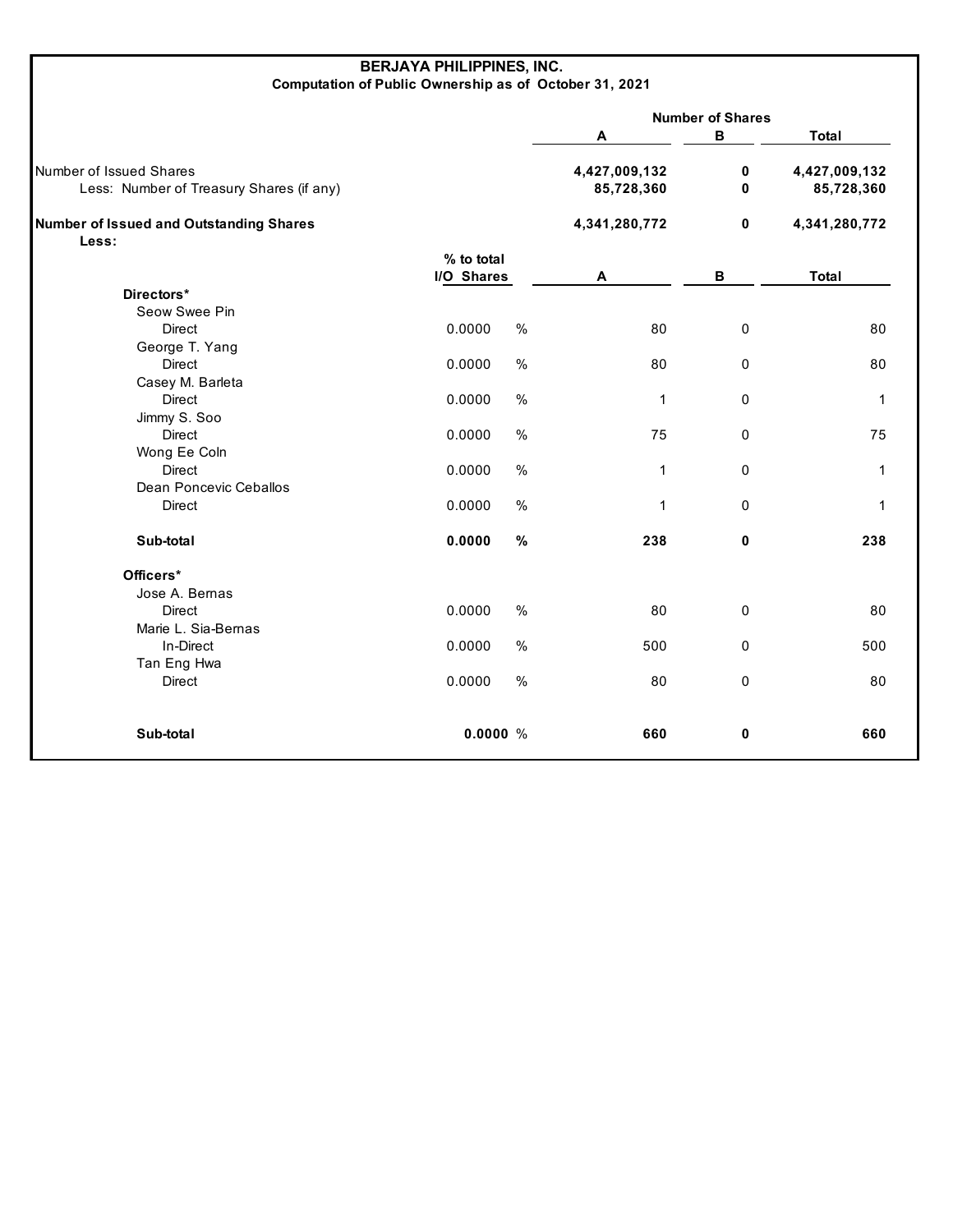| <b>Total Number of Shares Owned by the Public</b>         |        |               | 0             |             | 509,836,444   |
|-----------------------------------------------------------|--------|---------------|---------------|-------------|---------------|
| <b>TOTAL</b>                                              | 88.26% | $\%$          | 3,831,444,328 |             | 3,831,444,328 |
| Sub-total                                                 |        | $\%$          | 0             | 0           |               |
| Lock-Up Shares*                                           |        | $0\%$         | $\mathbf 0$   | 0           |               |
| EES Retirement Fund (i.e. DMCI Retirement Plan)           |        |               |               |             |               |
| ERS Pension Fund (i.e. Meralco Pension Fund)              |        |               |               |             |               |
| Employees*                                                |        | $0\%$         | $\mathbf 0$   | $\Omega$    |               |
| <b>Bank of the Philippine Islands</b>                     |        |               |               |             |               |
| Metropolitan Bank & Trust Company                         |        |               |               |             |               |
| Banks*                                                    |        | $0\%$         | $\mathbf 0$   | 0           |               |
| Philippine National Oil Corporation                       |        |               |               |             |               |
| <b>Republic of the Philippines</b>                        |        |               |               |             |               |
| Government*                                               |        | $0\%$         | $\mathbf{0}$  | $\Omega$    |               |
| Others*                                                   |        |               |               |             |               |
| Sub-total                                                 |        | $0\%$         | 0             | 0           |               |
|                                                           |        |               |               |             |               |
| Philippine Gaming Management Corporation<br><b>Direct</b> |        | $\frac{0}{0}$ | $\mathbf 0$   | $\Omega$    |               |
| Affiliate*                                                |        |               |               |             |               |
| Sub-total                                                 | 88.26% | $\%$          | 3,831,443,430 | $\mathbf 0$ | 3,831,443,430 |
|                                                           |        |               |               |             |               |
| <b>Direct</b>                                             | 14.06% | $\%$          | 610,205,150   | 0           | 610,205,150   |
| Berjaya Sports Toto (Cayman) Ltd.                         |        |               |               |             |               |
| <b>Direct</b>                                             | 74.20% | %             | 3,221,238,280 | $\mathbf 0$ | 3,221,238,280 |
| Berjaya Lottery Management (HK) Ltd.                      |        |               |               |             |               |